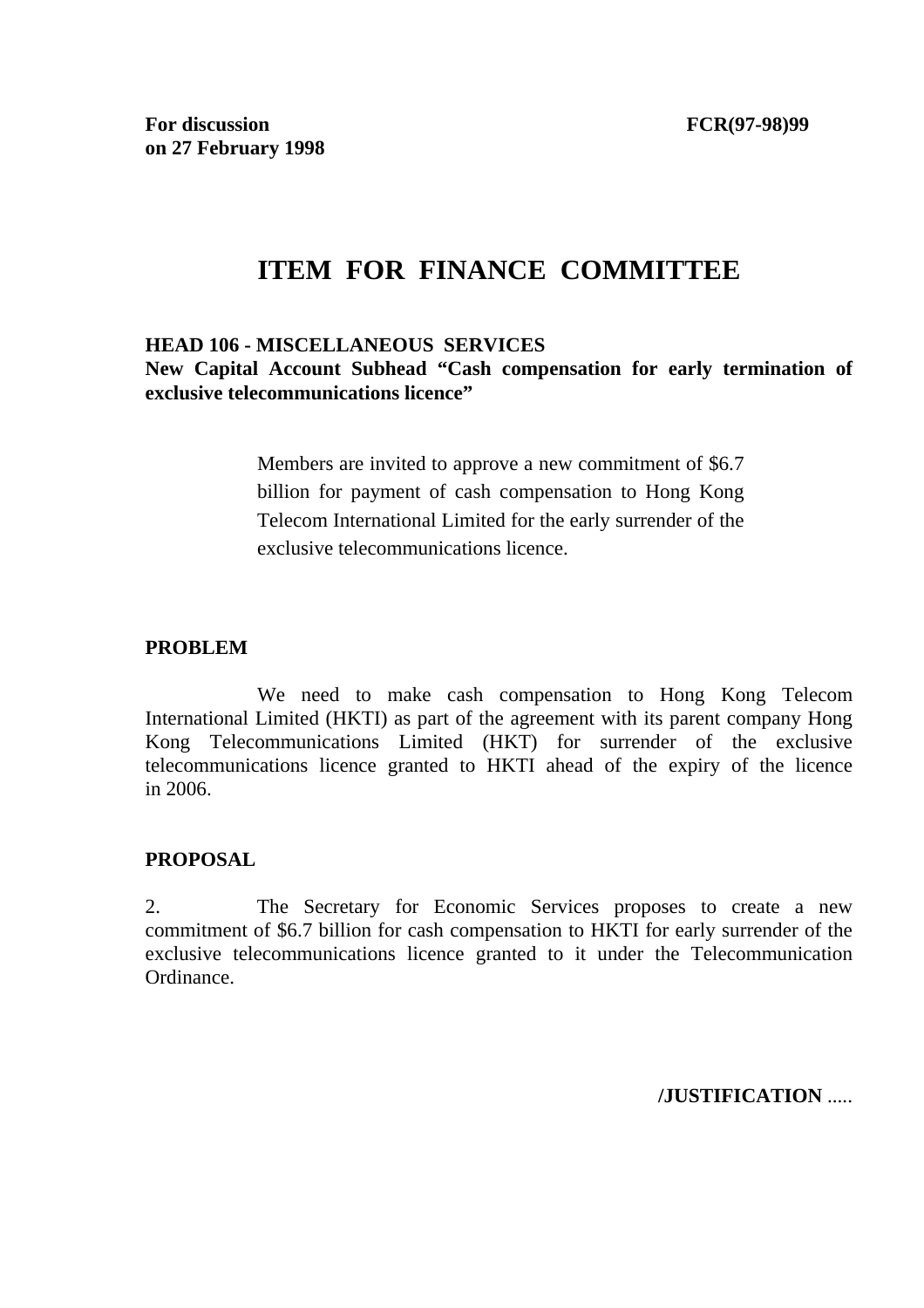### **JUSTIFICATION**

3. Government granted HKTI a licence under the Telecommunication Ordinance (Cap. 106) in 1981, which provides it with exclusive rights for certain external circuits and telephone services. The licence is not due to expire until 30 September 2006. These exclusivities are out of line with the best current international practices and have adverse implications on our regional competitiveness both in telecommunications and services generally. With these considerations in mind, Government has negotiated and signed with HKT, the parent company of HKTI, an Agreement<sup>(a)</sup> which will, subject to Members' approval of certain aspects of it, result in the early surrender of the HKTI licence. For the Agreement to become operative, a condition precedent is that the appropriation procedures for compensation, with an after tax value to HKTI of \$6.7 billion, are completed. After satisfaction of all the conditions precedent set out in the Agreement, HKTI will surrender its licence on 31 March 1998 in return for two equal payments of \$3.35 billion, the first on 31 March 1998 and the second on 1 July 1998.

#### **Further Liberalisation**

4. The HKTI licence contains exclusive rights valuable to the company. We have liberalised international telecommunications services as much as we can within the constraints posed by the licence. We have permitted call-back services, virtual private networks and International Simple Resale (ISR) of facsimile and data. But the exclusivities over the core IDD services and public circuits remain. For routes over which call-back is not permitted (including those to the Mainland, which comprise 49.8% of all external traffic) competition is very limited and consumer prices have not reduced significantly. On call-back routes HKTI has benefited, despite the additional competition, from the carriage of the additional traffic which call-back has generated. The HKTI licence is a distortion in the Hong Kong telecommunications market, and deprives consumers (residential and business alike) of choice and price reductions. It reduces the opportunities of telecommunications providers to offer alternative products and full service, and harms Hong Kong's overall competitiveness through higher prices and lack of choice.

/**Agreement** .....

-

Full text of the Agreement is at Annex A to the Provisional Legislative Council Brief "Resolution of the Licence of Hong Kong Telecom International Limited" issued on 20 January 1998, now reproduced at Enclosure 1.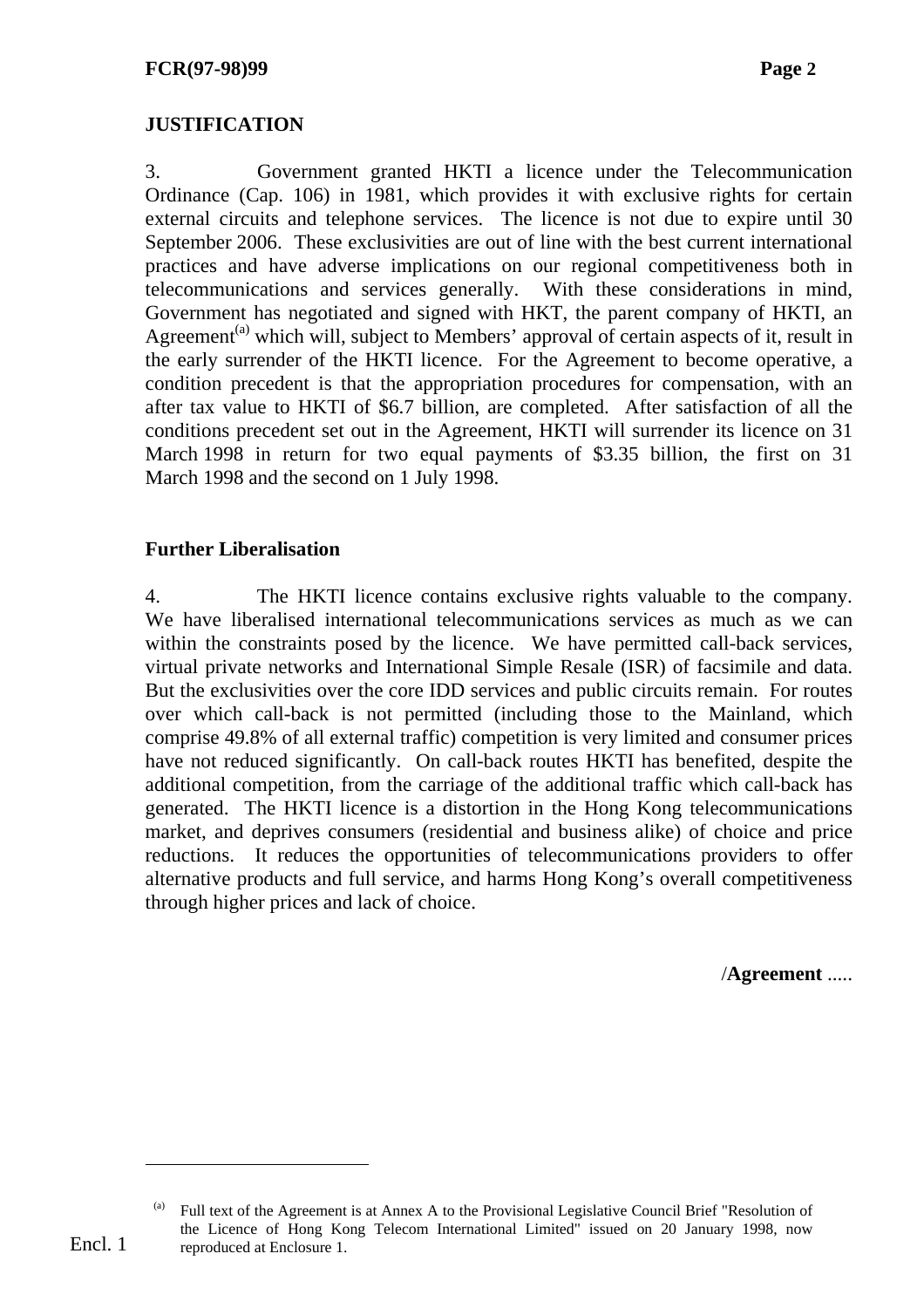#### **Agreement with HKT**

5. In the conditions which apply in the Asia-Pacific region today, the HKTI licence is an unnecessary barrier to Hong Kong's competitiveness. As a matter of policy the Government does not renege on licences which it has granted as to do so would create an unacceptable precedent and undesirable uncertainties for holders of any Government licence issued. To resolve the HKTI licence satisfactorily, we negotiated with HKT the early surrender of the HKTI licence on a "willing buyer, willing seller" basis. These negotiations have resulted in the Agreement which was executed by both parties on 20 January 1998. The essential components of the Agreement are as follows -

- (a) HKT will surrender the HKTI licence on 31 March 1998 with external services-based competition beginning on 1 January 1999 and external facilities-based competition beginning on 1 January 2000 (at which date the last remaining exclusivities in telecommunications will expire);
- (b) the Telecommunications Authority will amend the Fixed Telecommunication Networks Services (FTNS) licence given to the Hong Kong Telephone Company (HKTC), also a subsidiary of HKT, to encompass external telecommunications services and circuits, and lift the structural separation hitherto enforced on HKTC and HKTI;
- (c) subject to approval of the Provisional Legislative Council (PLC), the statutory price control arrangements for HKTC through the Telephone Regulation will be lifted, and in its place HKTC will be permitted a phased increase in the ceiling on residential exchange line tariffs (subject to improved market contestibility and market discipline in prices), increases in business exchange line tariffs (subject to market pressure) and to maintain (subject to a review in early 2000) the CPI(A) - 4% cap on the other services currently so restricted $^{(b)}$ ; and
- (d) subject to Finance Committee's approval, Government will pay HKTI cash compensation of \$6.7 billion net of tax in two equal tranches on 31 March and 1 July 1998.

/**The** .....

-

Details are set out in PLC Brief, "Telephone Ordinance (Chapter 269) Telephone (Repeal) Regulation 1998" issued on 6 February 1998, now reproduced at Enclosure 2.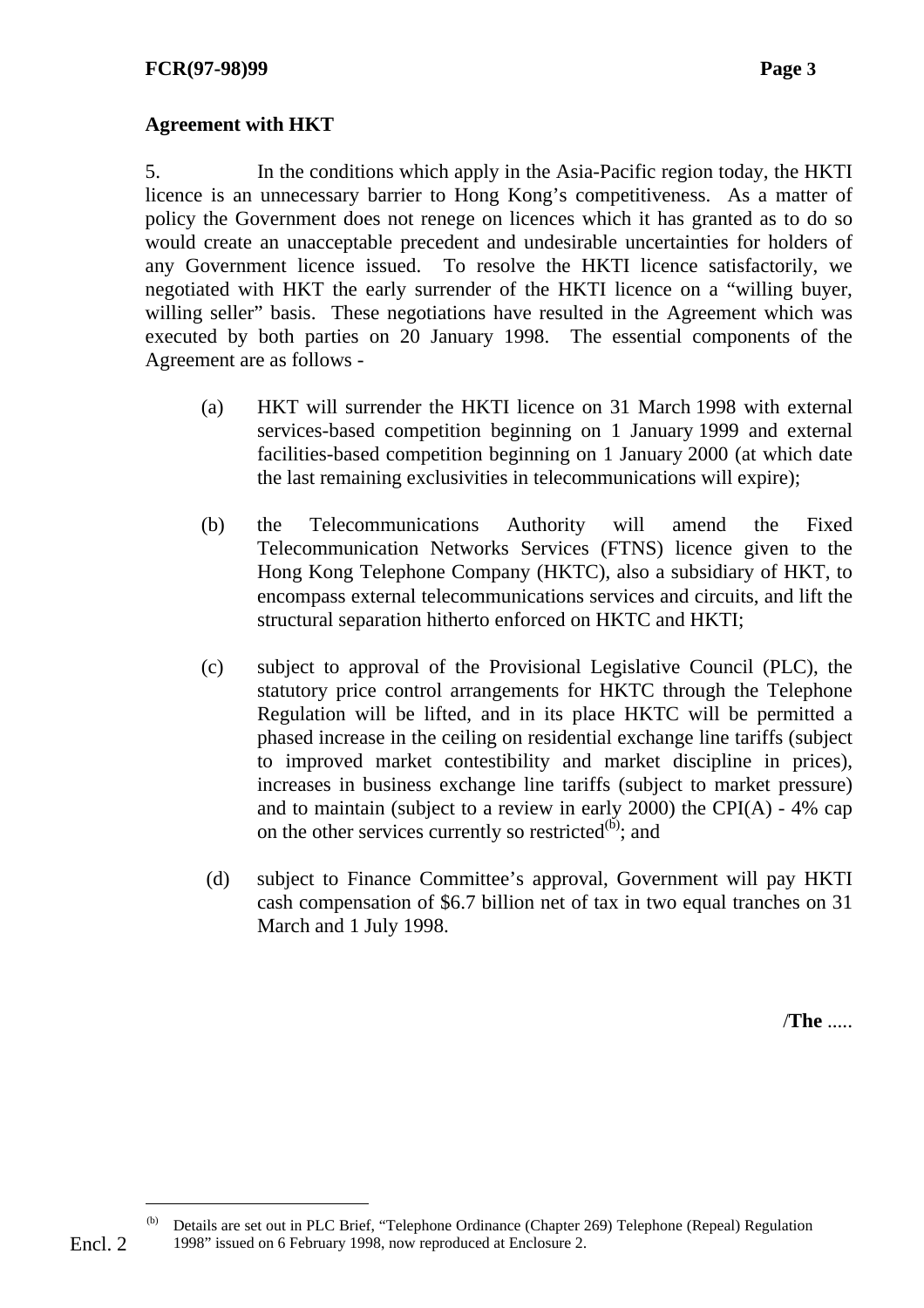## **The Financial Model**

6. In order to assess fairly the financial impact on HKT of the early surrender of the HKTI licence and to estimate the corresponding tangible benefits, the Government constructed, with the assistance of a consulting firm, a financial model of the fixed external and internal telecommunications market in Hong Kong. The  $model<sup>(c)</sup>$  establishes a "base case" which assumes the development of the telecommunications markets without the surrender of the HKTI licence until 2006. It takes into account the continuing impacts of the liberalisation which do not break HKTI's exclusivities (call-back, ISR of facsimile and data, etc.) and considers international developments in accounting rates and natural market expansion. The cumulative Net Present Value (NPV) of the net cash flow of HKTI and HKTC is then calculated until 2006.

7. The financial model constructs, in parallel, a "liberalisation case" which does the same for the liberalised market. It adjusts for price changes in the market and stimulation in the market as lower prices increase demand. It also considers redistribution of traffic among the competitive operators and the different forms of services. For instance, from costing data it is clear that ISR of voice will be cheaper, and of better quality, than call-back services. The price of call-back services will rise as the current below-cost contracts between Hong Kong and overseas operators fall to be renegotiated. The model, therefore, migrates call-back customers to ISR on the routes where this is allowed.

8. The model also takes account of market share loss by HKTC as more customers switch to other FTNS operators which would also provide full external service products, and as the accelerated opening up of HKTC's existing local access network to its competitors under the Agreement starts to take effect. From the model we estimate the net reduction in HKT's cashflow of the "liberalisation case" over the "base case". Similarly from the model we obtain the net savings in consumer payments. Sensitivity tests have been conducted on the model and the results show the financial impact on HKT will be in the range \$12 billion to \$20 billion (NPV). The most probable level of the impact on HKT is towards the middle of the range.

## **Economic benefits**

9. The tangible economic benefits which we estimate will result from this Agreement amount to \$17.1 billion (NPV) comprising \$14.8 billion (NPV) in

/IDD.....

Encl. 3

-

<sup>(</sup>c) Details are set out in the PLC Supplementary Brief "Surrender of the HKTI Licence, Financial Modelling and Fair Competition" issued on 27 January 1998, now reproduced at Enclosure 3.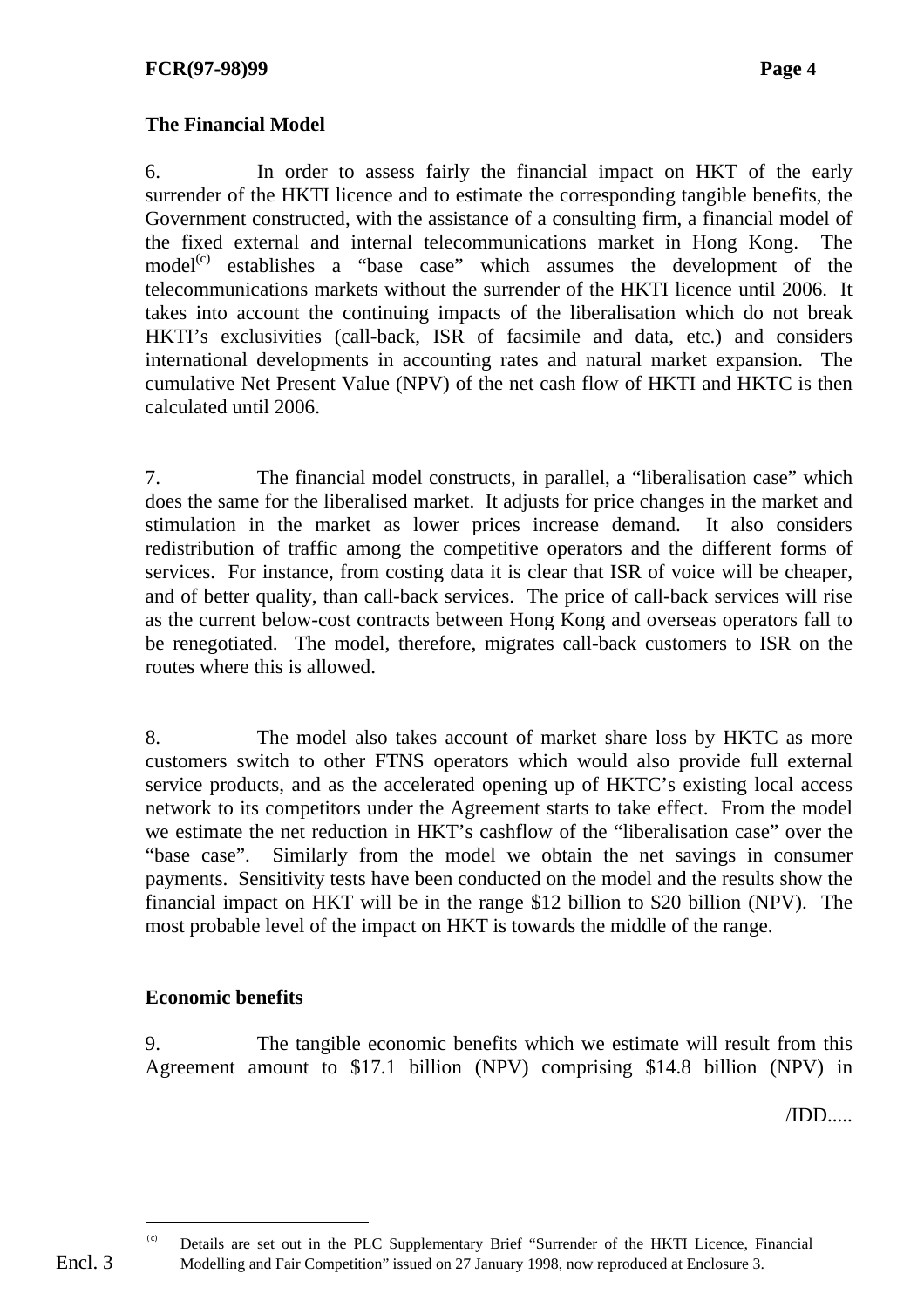IDD reductions and \$2.3 billion (NPV) in leased circuit reductions. Given our estimate of the size of the external services market in the base case to 2006 of \$106 billion (NPV), the reductions posited are of the order of 16%. These are conservative figures and, given the actual costs involved (e.g. ISR based services would give comparable profit margins to call-back services even at a lower price to the consumer) we may well see greater tangible benefits than we are estimating.

10. We estimate there will be considerable intangible economic benefits arising from the Agreement, and that these are likely to exceed the tangible benefits in their value for Hong Kong's future prosperity. Key intangible benefits include -

(a) *Greater consumer benefits* 

 Flowing from competition in terms of increased choice, new services, innovation, etc.

(b) *Increased competitiveness for the Hong Kong economy* 

 A wider variety of more efficient telecommunications services will benefit Hong Kong's entire services sector as this is underpinned by telecommunications.

(c) *Increased attraction for Hong Kong as a telecommunications hub and regional business location* 

 Telecommunications figures highly in business decisions about the location of regional headquarters. Improving telecommunications will favour Hong Kong in taking such decisions.

(d) *New investment and new employment* 

 The Agreement will give rise to considerable further investment in telecommunications. Already we are seeing announcements of such investments (see paragraph 11 below). The additional regional headquarters will also generate investments and jobs outside the telecommunications sector.

(e) *Positioning Hong Kong as an Information Society* 

 Government's vision is to make Hong Kong a leader not a follower in the Information Age. To meet this objective, we need to maximise our Information Infrastructure to ensure it is economically

/efficient .....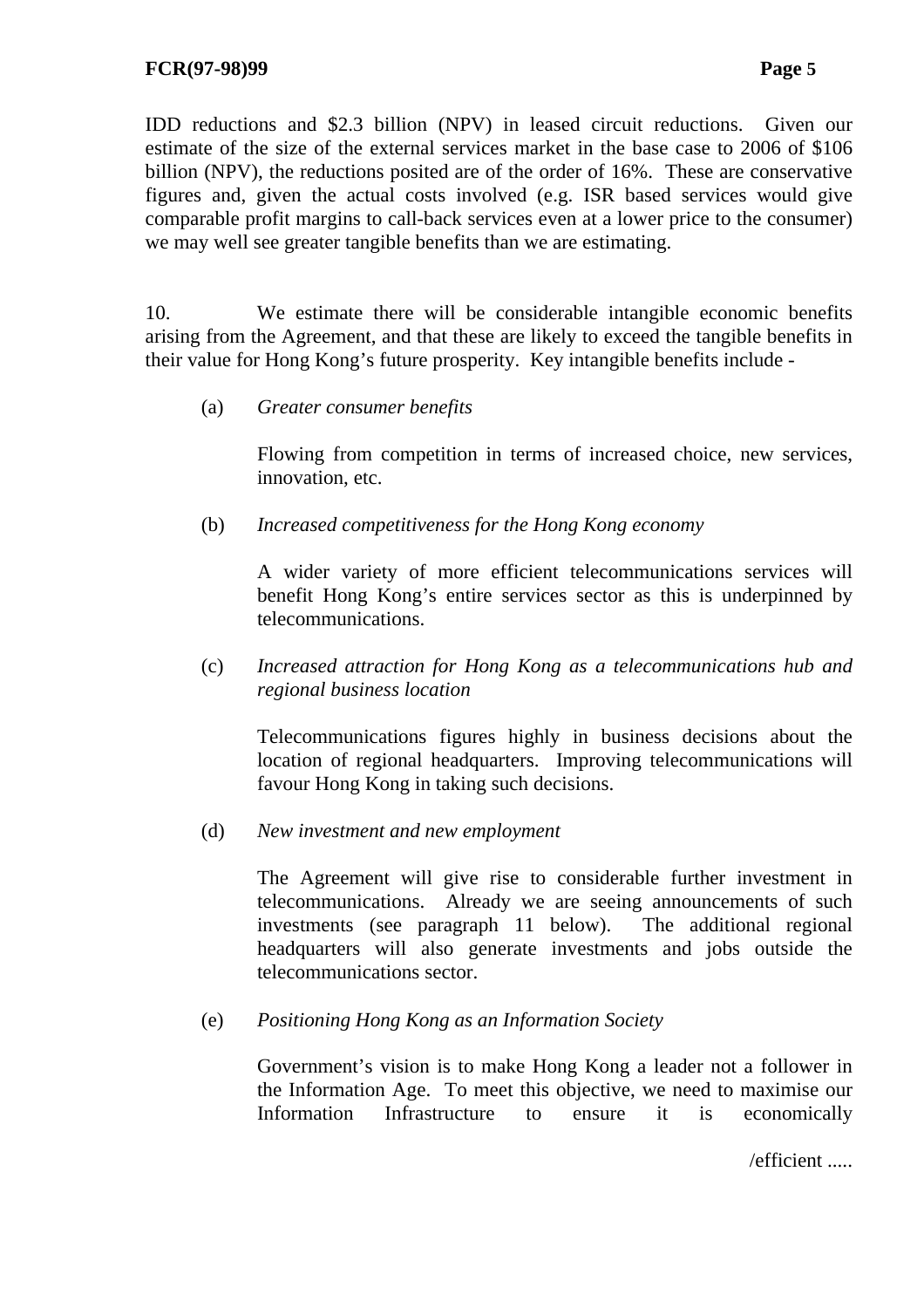efficient. The Agreement provides the right environment for this. It is this intangible benefit which could prove to be the greatest single bonus to Hong Kong of the Agreement.

11. It is our view that the Agreement is a good deal for Hong Kong and is a major step forward in transforming and stimulating our economy as it moves to meet the challenges of the Information Age. For this we need diversity of telecommunication suppliers, products and routes. Already we are seeing, in anticipation of the approvals necessary for the Agreement to go forward, movements to make the necessary large-scale investments. One FTNS operator has recently announced its forecast investments of \$8 billion and the creation of 1 000 jobs directly (and at least that number indirectly) as a result of the Agreement to surrender the HKTI licence early.

#### **Compensation Package**

12. There are three elements to the compensation package within the Agreement. These are -

(a) C*ash compensation* 

\$6.7 billion net of tax to HKTI

(b) *Waiving of royalty from 20 January 1998* 

 The waiving of royalty will mean revenue forgone of around \$3.1 billion (NPV) on the part of Government. This is the amount HKTI would have paid had it retained its exclusivities until 2006. In a liberalised environment, this revenue forgone is partitioned between the competitive external telecommunication providers in proportion to their share of external revenue. As we are forecasting that HKT's market share in a competitive market would fall well below 50%, HKT's share of the revenue forgone and hence the compensatory amount will be far less than \$3.1 billion (NPV).

(c) *Rebalancing of local residential exchange line tariffs (in return for accelerating the opening up of the HKTC network to greater competition)* 

 HKT will be subject to price caps on the pace of rebalancing as set out in the Agreement. The Agreement requires the HKTC network

 $/$ to .....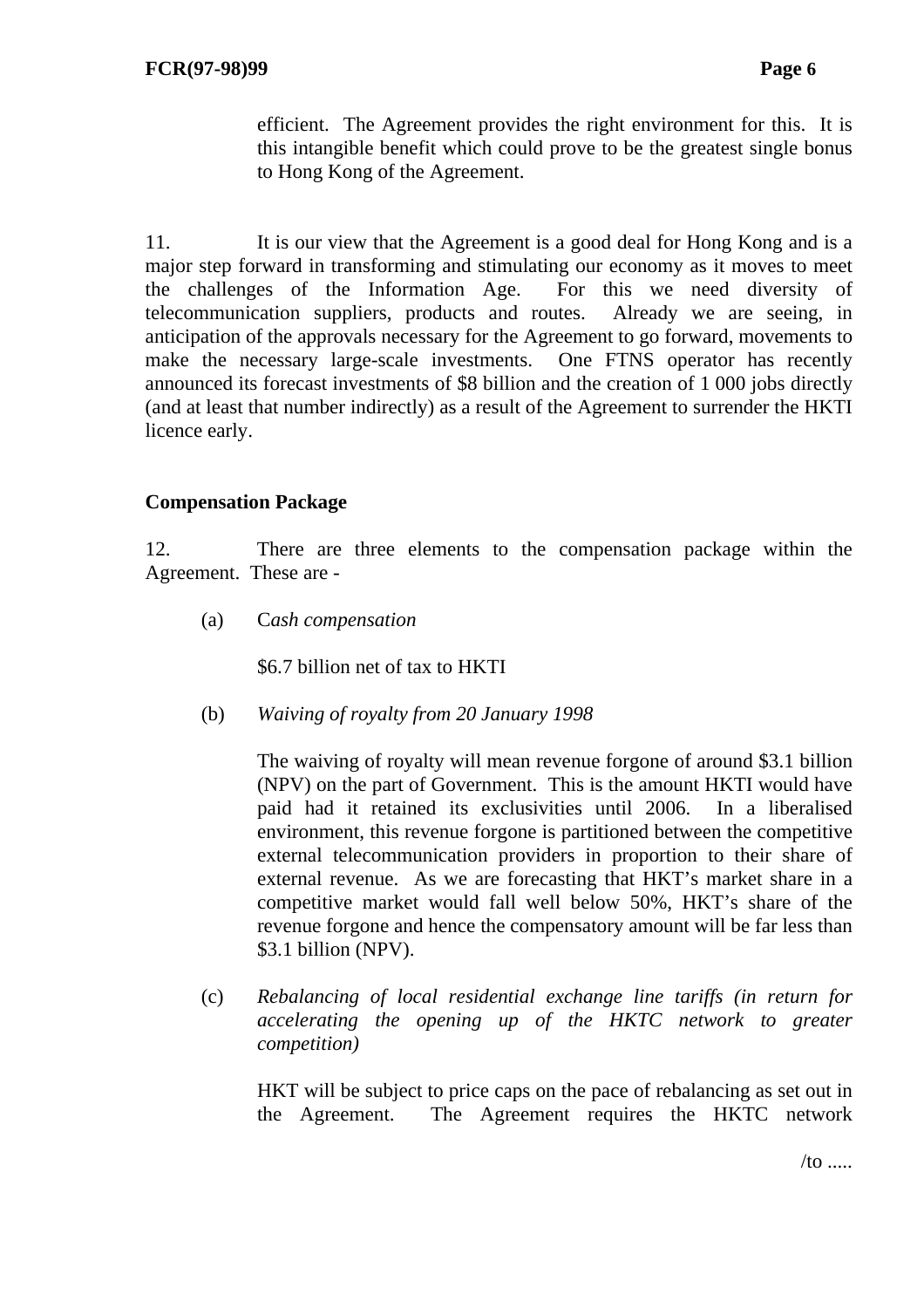to be opened up to its competitors such that at least 50% of residential exchange lines are available to them by 1 January 1999. With greater competition as its competitors gain access to more exchange lines HKT will face substantial competitive disciplines in trying to increase prices up to the price caps. Even if HKT could price up to the price caps the maximum impact on consumers of rebalancing is estimated at \$3.4 billion (NPV). Not all of this impact would accrue to HKT as its competitors would gain a significant amount in proportion to their market share and tariffs. The Agreement, taken together with the regulatory obligations, provides considerable consumer protection in the event of increases in local exchange line tariffs. For example, the existing flat rate local charging system is locked in place and HKTI will not be able to discriminate in its charges between those consumers with a choice of residential line supplier and those without choice.

13. The total cost to the community of the Agreement is a maximum of \$13.2 billion, well below the tangible consumer benefits of \$17.1 billion (NPV). HKT will not be able to realise all of this as some will accrue to its competitors. We estimate the amount HKT will realise in compensation will not exceed the lower bound of our valuation range for the licence of \$12 billion to \$20 billion (NPV).

14. The foregoing has demonstrated that the Agreement reached with HKT is a reasonable one and a good deal for Hong Kong. The sum of \$6.7 billion to compensate HKTI is an essential component as it will enable us to obtain an early surrender of the HKTI licence and allow us to license competitors in sufficient time to have effective competition starting from 1 January 1999. The total compensation package for HKT is only about 6% of HKT's market capitalisation despite the fact that HKTI accounts for more than 30% of HKT's annual profit after tax (\$3.7 billion out of \$11.2 billion in 1996-97). The amount of cash compensation was arrived at after consideration of the financial models and through negotiations. As such it is part of an overall package for the resolution of the HKTI licence. If any one part of the package fails then the whole Agreement fails. If the whole Agreement fails, the HKTI licence with its exclusivities will remain in place until 30 September 2006. Consumers will be paying an additional \$17.1 billion (NPV) for the external services, with no choice on a number of routes, less choice on the other routes and a reduced choice of technology. Non-surrender of the HKTI licence would bring reduction in Hong Kong's competitiveness, less investment and fewer quality job opportunities as Hong Kong falls to the back of the pack in the race to become the premier telecommunications hub and leader of the Information Age in the Asia Pacific

/region .....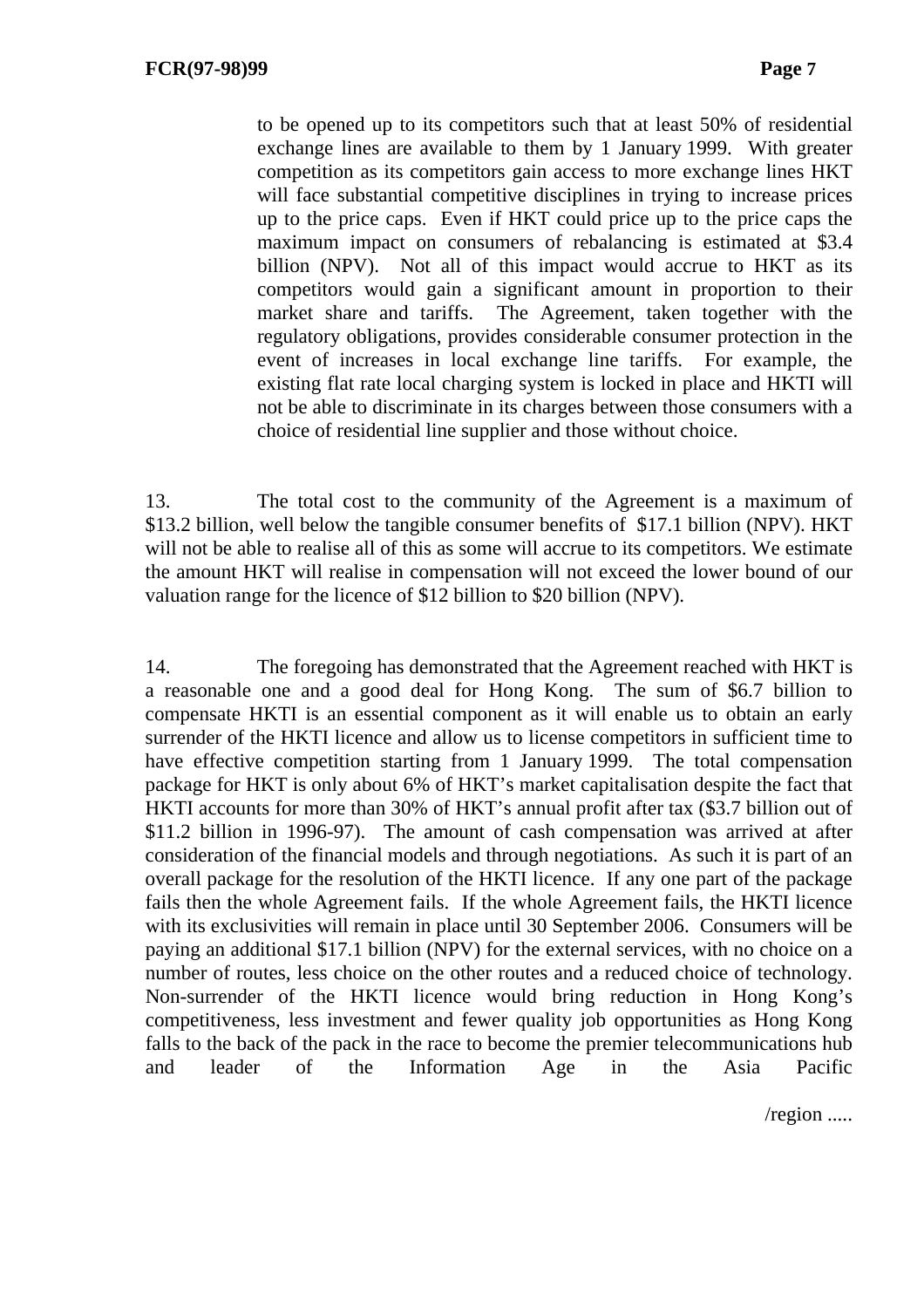region. Benefits of such failure will be small to consumers - royalty payments will resume and there may be some delay in increasing local exchange line rentals towards cost, but the latter is inevitable as it is not realistic to expect the below-cost environment to be sustainable. There will be no benefits to telecommunications companies except possibly the HKT group.

15. All in all, we now have a unique opportunity to liberalise the last monopoly in Hong Kong's telecommunications. Significant benefits will flow from the Agreement.

# **FINANCIAL IMPLICATIONS**

16. We propose the creation of a non-recurrent commitment of \$6.7 billion to meet the cash compensation payment. The Commissioner for Inland Revenue has advised that the exclusive telecommunications licence to HKTI is regarded as a capital asset of the company, and compensation to be payable to it by Government for the early surrender of the licence is of a capital nature which is not chargeable to profits tax under the Inland Revenue Ordinance. The question of grossing up the commitment to ensure receipt of \$6.7 billion net of tax by the HKTI therefore does not arise.

17. Subject to Members' approval of this proposal, we will pay the compensation to HKTI in two equal instalments of \$3.35 billion on 31 March 1998 and 1 July 1998 through supplementary provision under delegated authority.

## **BACKGROUND INFORMATION**

18. The background to the Agreement is given in Enclosures 1 to 3. We briefed the PLC Economic Services and Information Policy Panels at a joint meeting on 9 February 1998.

---------------------------------

Economic Services Bureau February 1998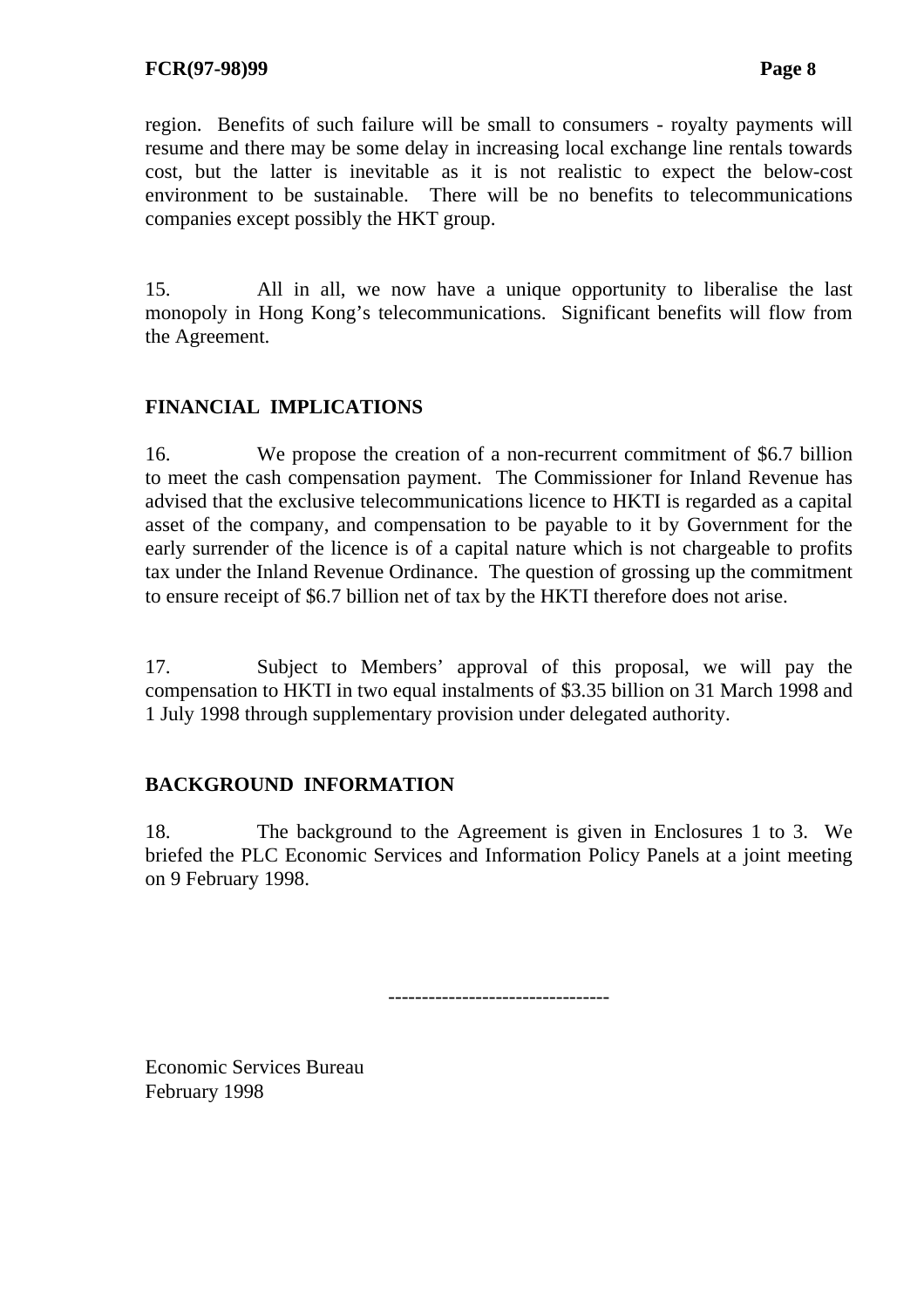# PROVISIONAL LEGISLATIVE COUNCIL BRIEF

The Secretary for Economic Services submits the following note for Members' information -

#### Title of Note

Date of ExCo

20 January 1998

Kong Telecom International Limited;

Resolution of the Licence of Hong

Telecommunication Ordinance

(Chapter 106) - Amendment of the

Licence of Hong Kong Telecom

International Limited;

Telecommunication (Amendment)

Regulation 1998

20 January 1998

# Economic Services Bureau

#### Secretariat's note

Annexes A to E not attached. Members who wish to obtain a copy, please contact Ms Sharon CHAN at 2525 4327.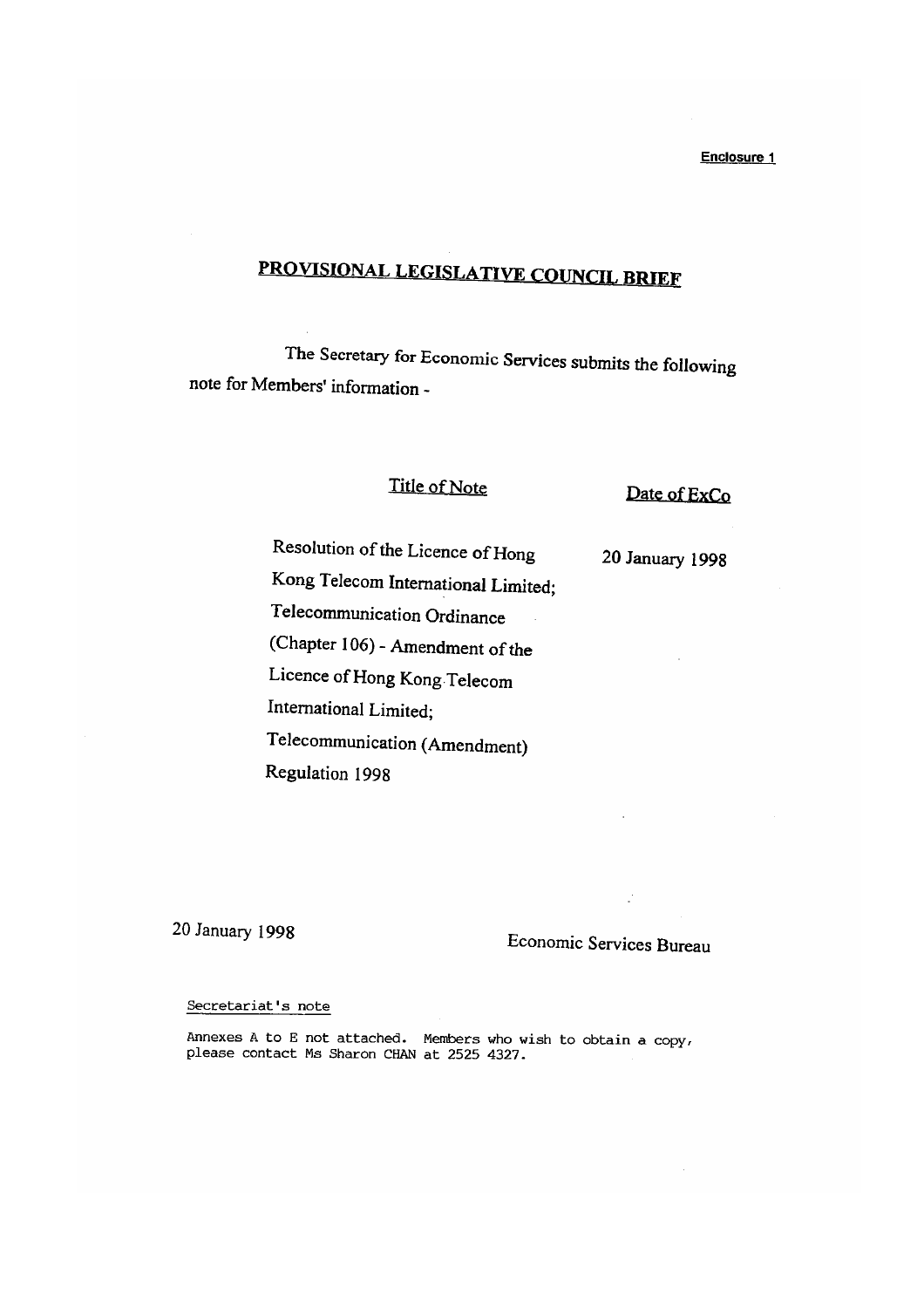File Ref. : ESBCR 9/1056/93(98)

#### **PROVISIONAL LEGISLATIVE COUNCIL BRIEF**

## **RESOLUTION OF THE LICENCE OF HONG KONG TELECOM INTERNATIONAL LIMITED**

## **Telecommunication Ordinance (Cap. 106) AMENDMENT OF THE LICENCE OF HONG KONG TELECOM INTERNATIONAL LIMITED**

#### **TELECOMMUNICATION (AMENDMENT) REGULATION 1998**

#### **INTRODUCTION**

 Hong Kong Telecom International Limited (HKTI) possesses a licence, with exclusive rights for certain external circuits and telephone services, which is due to expire on 30 September 2006. These exclusivities are out of line with best current international practices and have adverse implications for our regional competitiveness in telecommunications and, as telecommunications underpin the vital services sector of the economy, the exclusivities have negative impacts for Hong Kong's competitiveness as a whole. With these considerations in mind the Government has been negotiating with Hong Kong Telecommunications Limited (HKT), the parent company of HKTI, for an early surrender of the HKTI licence. The negotiations have resulted in an agreement with HKT under which HKTI would relinquish its exclusivities.

2. At the meeting of the Executive Council on 20 January 1998, the Council ADVISED and the Chief Executive ORDERED that:

(a) the terms and conditions under which HKTI would surrender its licence be accepted, subject to the necessary approvals of the Provisional Legislative Council. These terms and conditions are set out in the Agreement at Annex A and can be summarised as :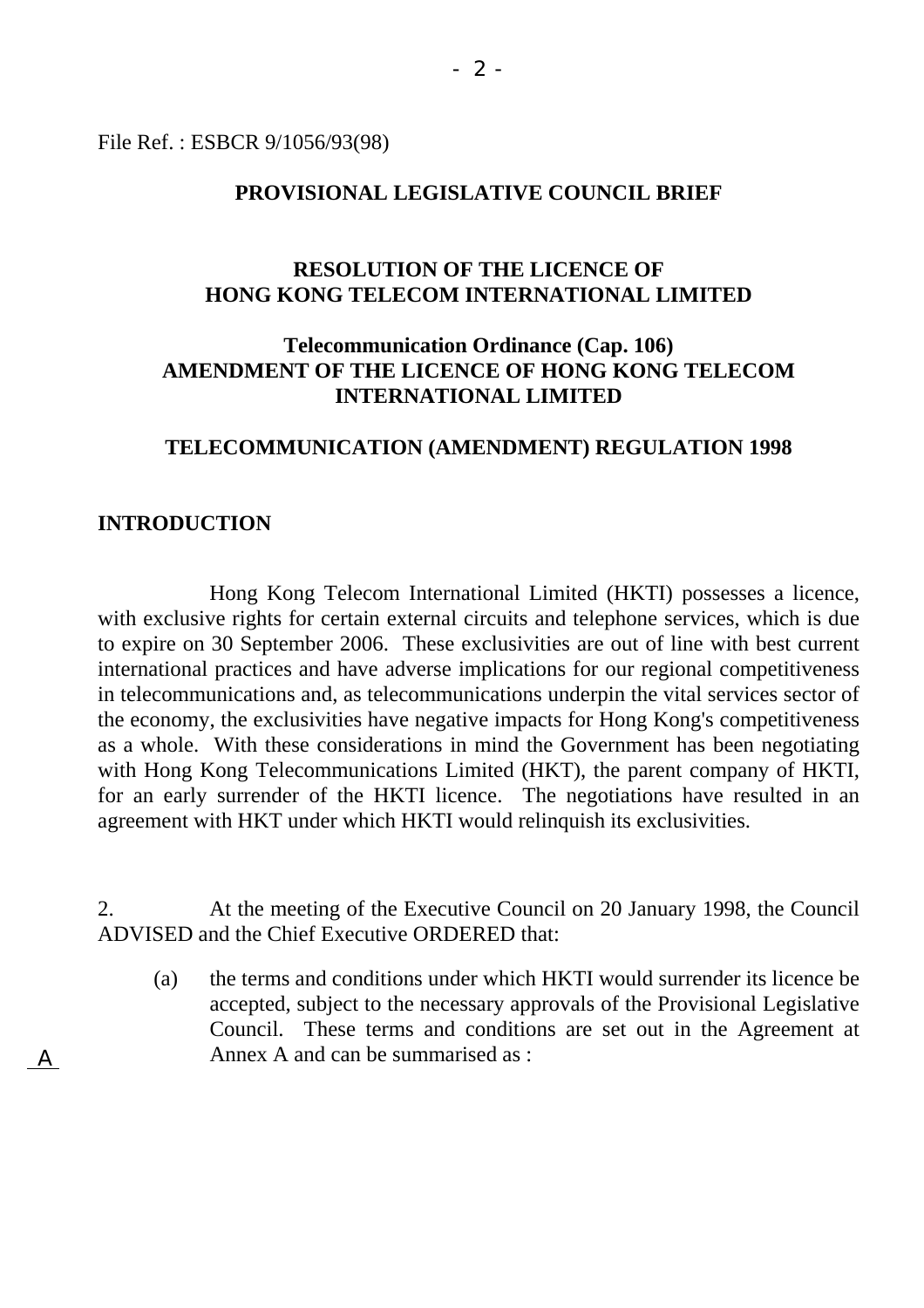- $-3 -$
- HKT would surrender the HKTI licence on 31 March  $(i)$ 1998 with external service based competition beginning on 1 January 1999 and external facilities based competition beginning on 1 January 2000;
- the FTNS licence given to the Hong Kong Telephone  $(ii)$ Company Limited (HKTC), a subsidiary of HKT, be amended by the Telecommunications Authority (TA) to encompass external services and circuits, and the structural separation enforced on HKTC and HKTI would be lifted:
- royalty payable by HKTI on its exclusivities would  $(iii)$ cease on 20 January 1998;
- $(iv)$ the statutory price control arrangements in place on HKTC through the Telephone Regulation would be lifted, and in place HKTC would be permitted a phased increase in its residential exchange line tariffs (subject to improved market contestibility), increases in business exchange line tariffs (subject to competitive pressure) and would maintain (subject to a review in early 2000) the CPI(A)-4% cap on the other services currently so restricted; and
- subject to the provision of the necessary funds by  $(v)$ Finance Committee of the Provisional Legislative Council, compensation of \$6.7 billion (net of tax) would be paid in two equal instalments on 31 March and 1 July 1998, respectively;
- the Secretary for Economic Services should be authorized as (not attached)  $(b)$ at Annex B to sign the Framework Agreement;
- the HKTI licence be amended as at Annex C to effect the  $(c)$ cessation of royalty;
- the Telecommunication (Amendment) Regulation at Annex (not attached)  $(d)$ should be made under section 34  $\sigma$ the Telecommunication Ordinance; and
- the Policy Statement "Liberalisation of Hong Kong's External  $(e)$ Telecommunications" at Annex E should be noted.
- $\Box$ B
- $\overline{\mathcal{L}}$
- 

 $\overline{D}$ 

 $E$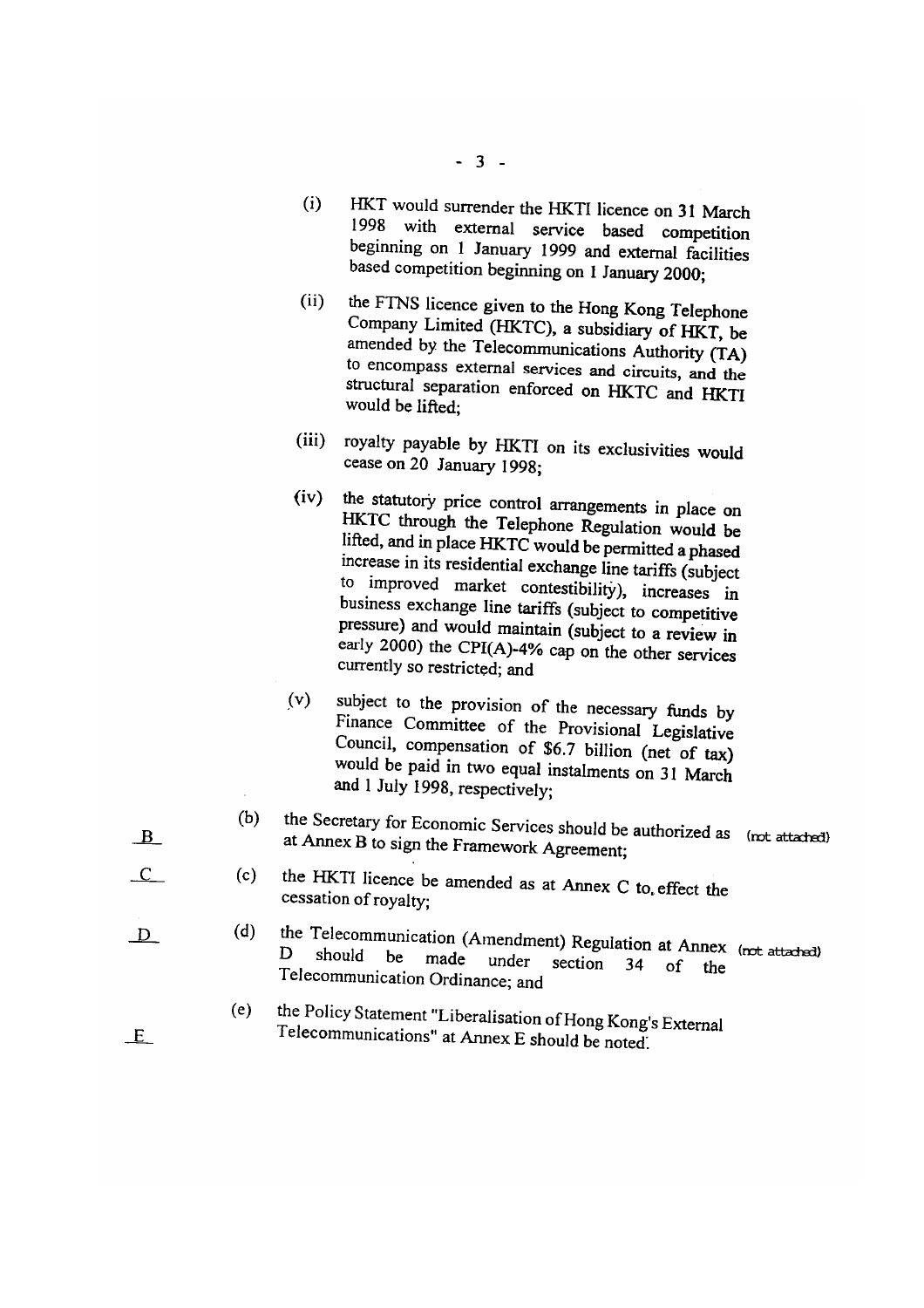## **BACKGROUND AND ARGUMENT**

#### Telecommunications in Hong Kong

3. Over recent years Hong Kong has become one of the world's most advanced and liberalised telecommunications markets. The HKTI exclusivities on certain external telecommunications services and facilities, comprising about one third of total telecommunications revenues, remains an exception to this picture of liberalisation. These exclusivities were granted in 1981, when a monopoly paradigm for telecommunications services and facilities was the norm, and they are not due to expire until 30 September 2006. The continued existence of these exclusivities will hinder the Government's telecommunications objectives of ensuring the widest range of quality telecommunications services should be available at reasonable cost, maximising economic efficiency in the industry and of maintaining Hong Kong's position as the pre-eminent telecommunications hub in the Asia Pacific region.

4. Since telecommunications plays a vital role in the development of industry, finance and commerce and underpins the increasingly important information industries, hindrances to the development of telecommunications will also hinder Hong Kong's competitiveness in these other areas. Our regional competitors either already have advanced, totally liberalised telecommunications regimes (Australia, Japan, New Zealand) or have already announced such plans to liberalise (Singapore from April 2000). Other less developed countries in the region already have licensed competitive external telecommunications operators (the Philippines, Malaysia and Indonesia). We cannot afford to be left behind in the developing Information Age.

5. We are seeing already the benefits of competition in the local mobile telecommunications sector and increasingly in the local fixed telecommunications sector. In our view providing a fair environment in which competition in the external telecommunications market can flourish and meet customers' choices is one of the key means of enhancing Hong Kong's competitiveness both in telecommunications and the service sector generally. The quality, price and choice of telecommunications services are significant factors in decisions on business locations.

6. There are additional reasons for wishing to resolve early the exclusivities in the HKTI licence. Set against today's technologies and particularly the technologies of tomorrow, e.g. the 'Internet phone', there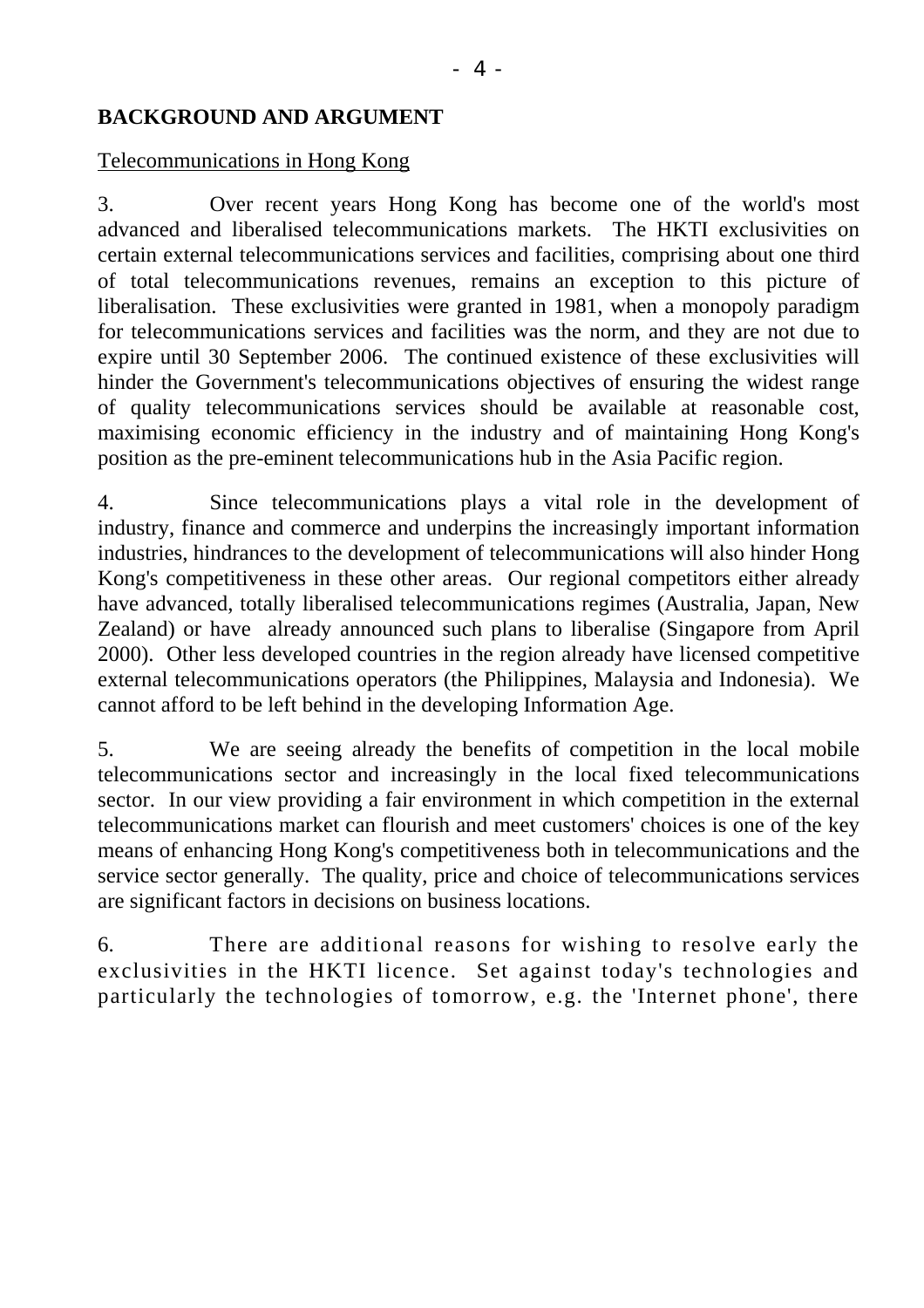are ambiguities in HKTI's exclusivities; there are also outstanding differences of interpretation of the licence between the Government and the company. While these differences may be capable of resolution in a piece-meal manner, with uncertain outcome, there would be considerable litigation risks plus attendant costs and such an approach would not provide a stable environment conducive for the vital investment needed in our emerging information infrastructure.

7. These problems of boundary distinctions of the exclusivities and uncertain investment climate impact on both the Government and HKT. They impact also on all telecommunications players in Hong Kong because the distortions arising from the HKTI licence permeate the entire industry. To help resolve these problems and in recognition, we believe, of the world-wide trend towards liberalisation from which HKT and Cable and Wireless plc (C&W) (the majority (54%) shareholder of HKT) can benefit, HKT agreed in June 1996 to discuss the early resolution of the HKTI licence. After many rounds of negotiations, agreement has been reached with HKT.

#### The Agreement in Summary

8. The Agreement is complex as it involves many interlocking steps which are explained in later paragraphs of this Brief as well as in the annexed Policy Statement. In summary:

- The Agreement is to be executed on 20 January 1998 on this date HKTI stops payment of royalty.
- HKT surrenders the HKTI licence on 31 March 1998 subject to several conditions precedent - in particular, that the Finance Committee agrees to the payment of cash compensation of \$6.7B (net of tax) and the Regulation making the price control arrangement on HKTC is terminated.
- On surrender of the HKTI licence on 31 March 1998 the Government pays HKT half of the cash compensation (i.e. \$3.35B net of tax).
- On 1 July 1998 the Government pays the remaining cash compensation (i.e. \$3.35B net of tax).
- Competition on external services starts on 1 January 1999.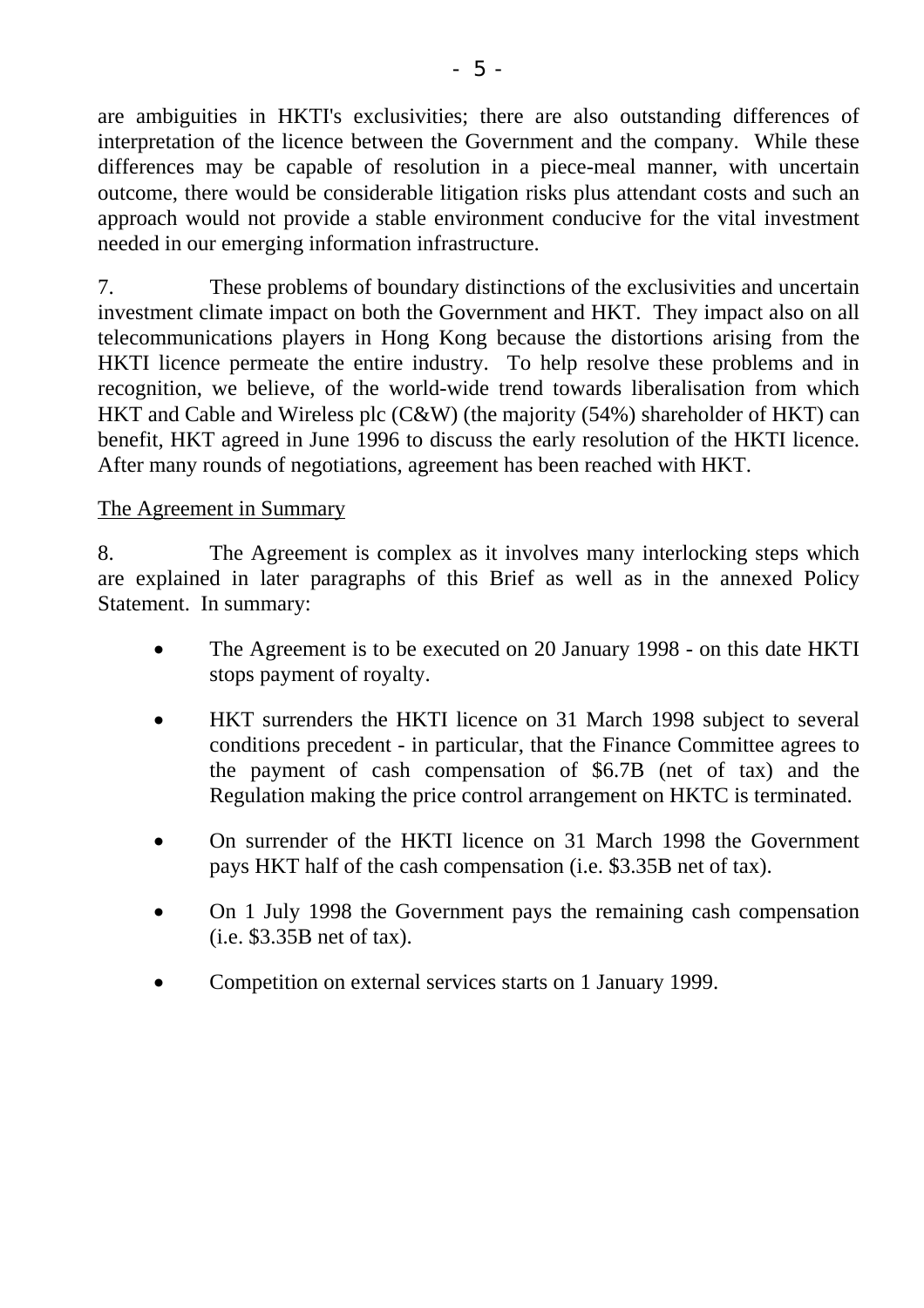- Also on 1 January 1999 HKTC can raise its local residential line charges subject to having opened up its local network to greater competition.
- On 1 January 2000 competition on external circuits and facilities commences. This represents the complete end of the HKTI exclusivities.

### The Liberalised External Telecommunications Market

9. On telecommunications policy grounds to achieve the maximum consumer benefit, to give real opportunities for competitive telecommunications investment, to improve services in both price and quality and to eliminate the distortions caused by the HKTI licence, we have been able to reach agreement with HKT to liberalise all the remaining exclusivities in the HKTI licence. Having taken into account consumer benefit; the time required for new entrants to the external telecommunications and facilities services markets to make the necessary investments, negotiate interconnection arrangements and provision external circuits; and the net present value of the remaining exclusivities and the compensation payable, we have negotiated with HKTI a phased approach to liberalisation such that :

(a) external telecommunications services competition would begin on 1 January 1999;

 [This would allow, for instance, International Simple Resale of voice services by licensed providers over capacity leased from HKTI and would be technically superior to, and more sustainable than, call-back]; and

(b) external telecommunications facilities-based competition would begin on 1 January 2000.

 [This would allow relevant licensed service providers to provide services over their own facilities (cable systems, satellite stations etc)]

10. HKT has agreed that the HKTI licence will be surrendered on 31 March 1998 and that, henceforth, the services and circuits would be provided under the fixed telecommunications network services (FTNS) licence issued to HKTC, but amended to extend its scope to cover external fixed telecommunications services and circuits, and to be issued in the names of Hong Kong Telecom CAS Limited (HKTCAS), HKTI and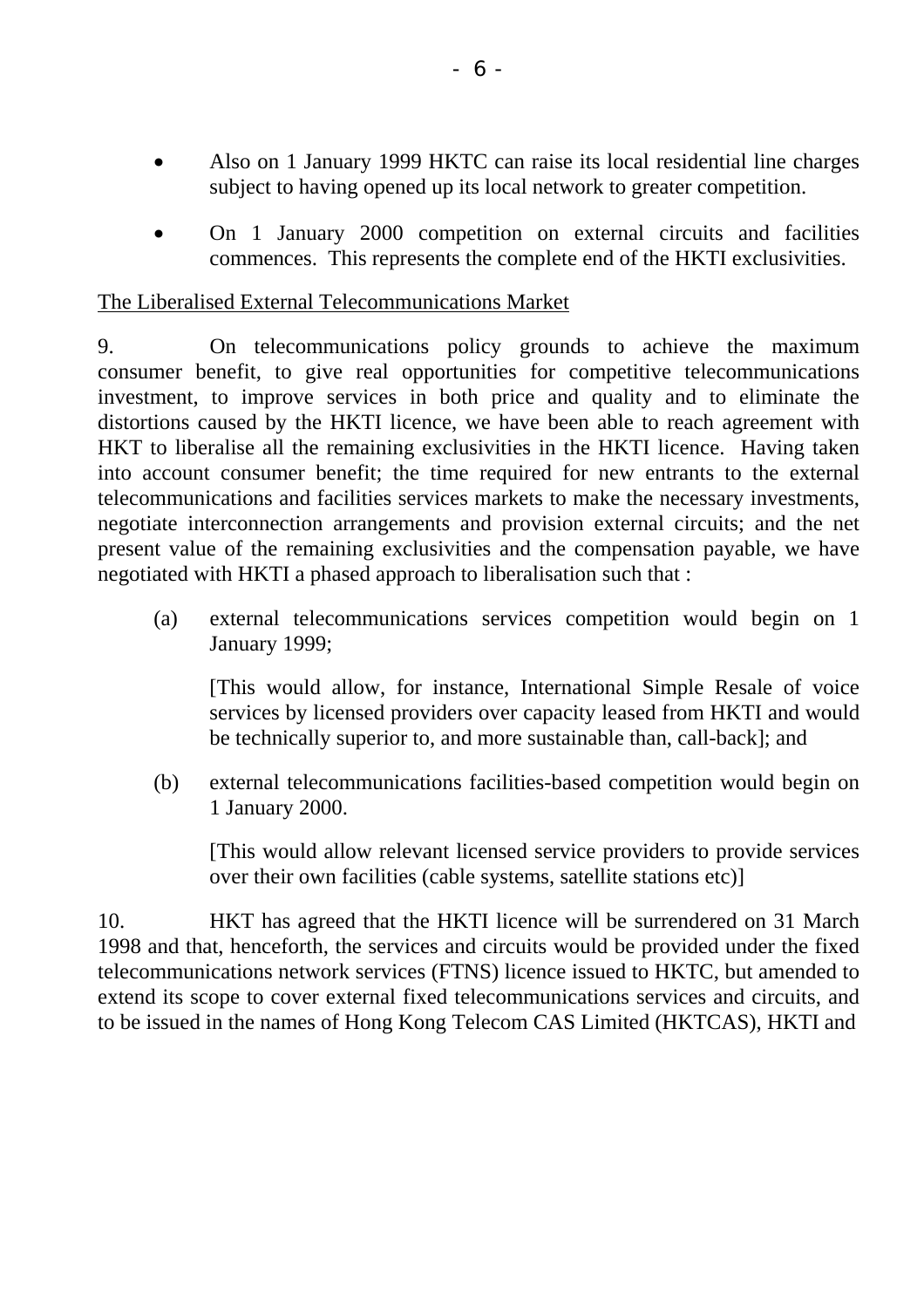HKTC. This will enable the services and circuits currently within the HKTI licence to be regulated on a fair competition basis - something which is not possible with the monopoly-model HKTI licence. We intend that the other three FTNS licensees (Hutchison Communications, New T&T and New World Telephone) would be invited to submit their FTNS licences so that they may be amended to permit the supply of non-exclusive external services from 1 January 1999 and non-exclusive external facilities from 1 January 2000. A new non-exclusive external services licence would also be available for non-FTNS telecommunications operators from 1 January 1999. Whether there would be additional telecommunications facilities operators is an issue that we will revisit in the context of the committed 1998 FTNS review.

11. The agreement to terminate the HKTI exclusivities has required us to review in parallel the issues of policy and regulation that arise in a competitive external services market. The Policy Statement "Liberalisation of Hong Kong's External Telecommunication" at paragraphs 12 - 32 of Annex E addresses the content of these issues and indicates the considered, but preliminary, views of the Government on these matters. For some of these the TA will need to initiate the necessary consultations in the coming months with a view to deciding such matters in time for the necessary business decisions to be made.

12. By licensing external telecommunications services under the FTNS form of licence we will apply the same regulatory regime to these services as applies now for the local telecommunications market. This approach will ensure consistency and that we can maintain the necessary consumer protection measures and safeguards against anti-competitive practices.

## Rebalancing/Removal of Price Control Arrangement

13. At present the local telephone services are subsidised by about \$1 billion annually by the external services - each residential telephone line costs HKTC about \$103 per month to provide yet it only receives \$68.90 in monthly line rental revenue. As external services become increasingly competitive, it is not possible for this subsidy to continue. Such subsidies have been common world-wide but with increasing liberalisation the economic inefficiencies resulting from these subsidies have become less tolerable. Many countries, including the Mainland, have moved to remove or reduce such subsidies, and it is clear that this is now best international practice. In addition the crosssubsidy is simply unsustainable as the international accounting rate settlements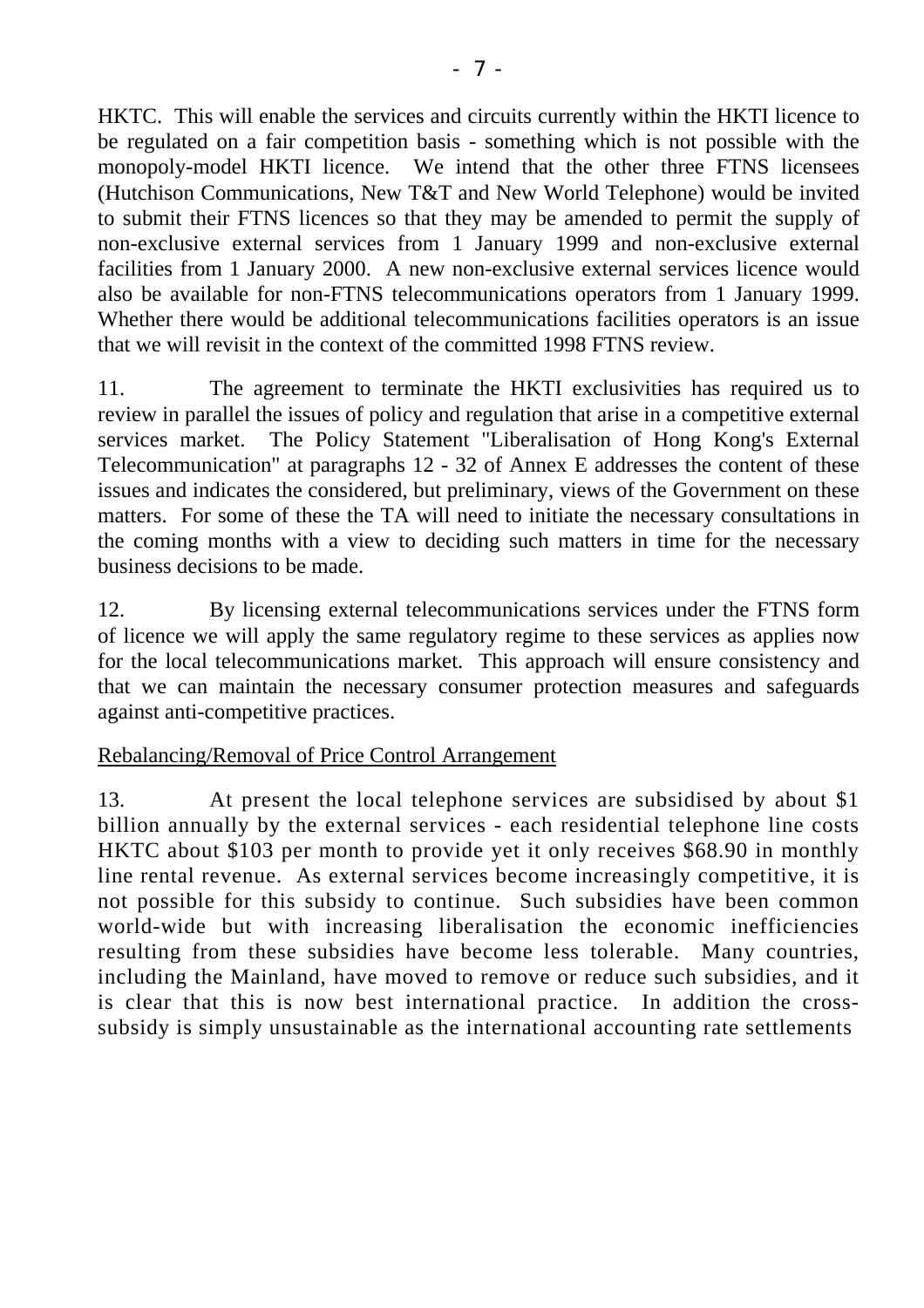system is undergoing dramatic reform such that no element of supra-profit will remain to fund local cross-subsidises. It is inevitable that local telephone rates will have to increase in Hong Kong whether or not we terminate early the HKTI licence. The advantage of increasing these rates at the same time as we liberalise external telecommunications services is that we would have a unique opportunity to give the community reductions in IDD (including to the Mainland) which will more than offset rises in local charges. Furthermore, for as long as HKTC continues to be required to provide local service below cost its competitors have little incentive to invest in their own local customer access networks because to do so would entail competing against a loss-making service.

14. In the agreement reached with HKT it is proposed to allow HKT to raise local exchange line tariffs progressively once external services competition begins on 1 January 1999. HKT has agreed to be subject to price caps on the residential exchange line services - this will limit the impact on consumers. It is the long term aim that the market will set these prices and our expectation is that competition will develop in terms of both price and service offerings. We have been keen to ensure greater contestibility of the local market and we have been able to reach agreement with HKT that it will open up its network so that its competitors can use HKTC's already installed local access lines. HKTC will enter into negotiations with the other FTNS licensees to give them access to at least half of the residential exchange line customers by 1 January 1999. As the revenue opportunities for the new FTNS operators increase we anticipate there will be a greater incentive for them to serve residential customers (as well as business customers) and this in the long term will benefit customers. The permitted price caps for HKT for residential exchange lines will be :

- *20 January 1998 to 1 January 1999 (expected start of external services competition)* 
	- remain at \$68.90 there will be no increase as would otherwise have been the case on 1 August 1998.
- *for the next 12 months (expected to be 1.1.99 to 31.12.99)* 
	- no more than \$90
- *for the next 12 months (expected to be 1.1.2000 to 31.12.2000)* 
	- no more than \$100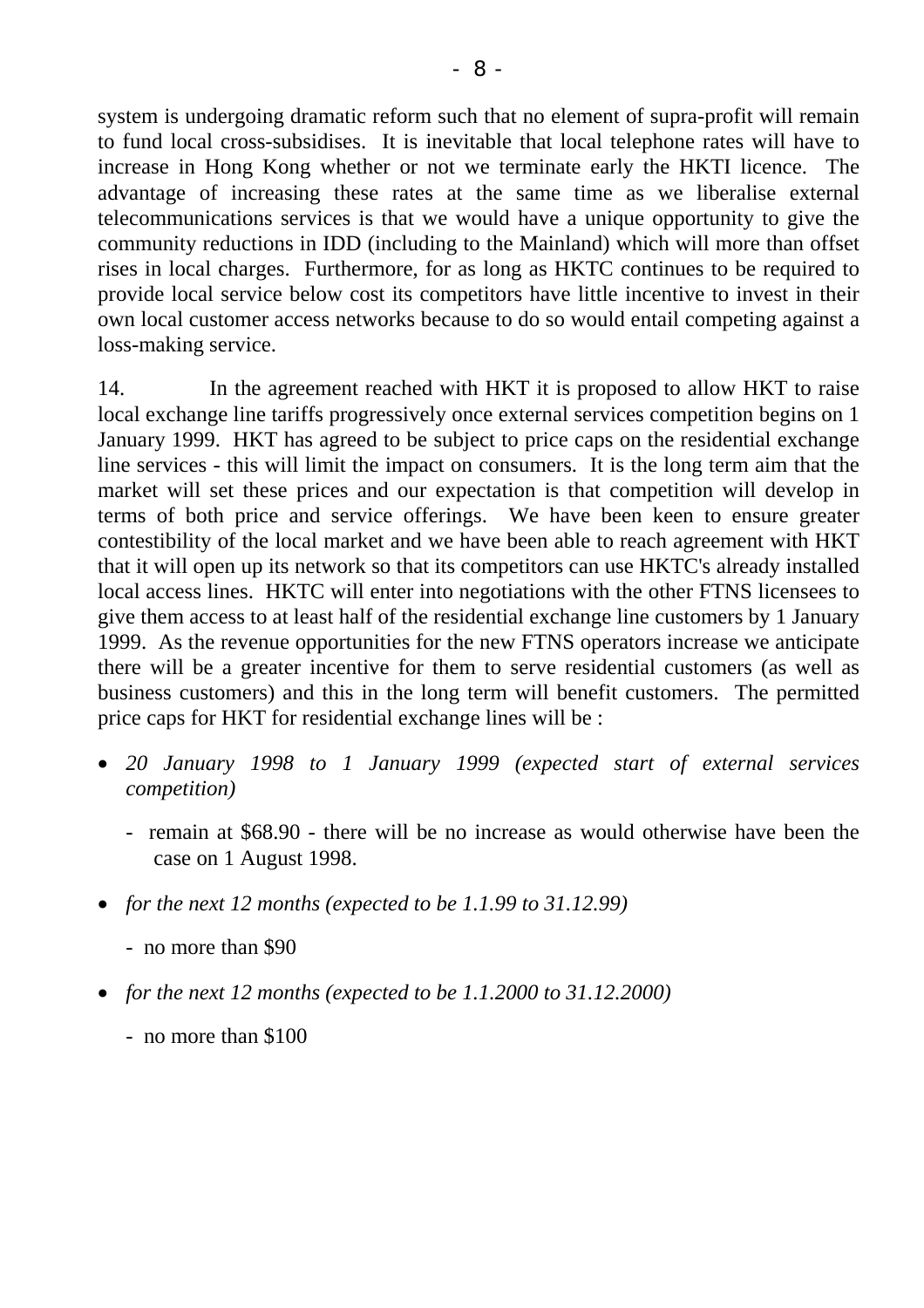- *until 31.12.2001* 
	- no more than \$110
- *after 1.1.2002* 
	- no price cap; the competitive market will prevail

For business exchange lines, HKT will from the cessation of the price control arrangement no longer be subject to price control. In this they will be in the same position as currently held by the other FTNS operators. We anticipate competitive pressures will prevail as competition is already established in the business market and HKTC's existing rates are almost at cost. For other services currently covered by the price control arrangement, HKT has agreed to keep increases to the existing aggregate rate of CPI(A)-4% subject to a review after 1 January 2000.

15. To achieve this rebalancing and to demonstrate our commitment to reliance on market forces, we have agreed to repeal the Telephone Regulation, subject to the making of the necessary regulation by SES.

# **Compensation**

16. The compensatory value HKT will derive from the Agreement is made up of three components : cash, royalty foregone and increases in local exchange line rental.

17. Determining the value in net present value (NPV) terms of the remaining exclusivities of the HKTI licence is a vexed issue. Both the Government and HKT have constructed valuation models based on how each sees, on a range of assumptions, the incremental changes to HKTI's revenue and expenditure streams due to liberalisation. The models are sensitive to changes in certain parameters, for example, tariff levels and market shares. We consider the negotiated amount reasonable allowing a fair resolution of the HKTI licence without protracted disputation over disputed aspects of the licence.

18. The case to enter into the Agreement with HKT is compelling based on the direct tangible benefits of the IDD reductions to all destinations (particularly those not currently benefiting from the low call-back rates, for example the Mainland), which are likely to be achieved after liberalisation. We estimate the tangible benefits at \$17.1 billion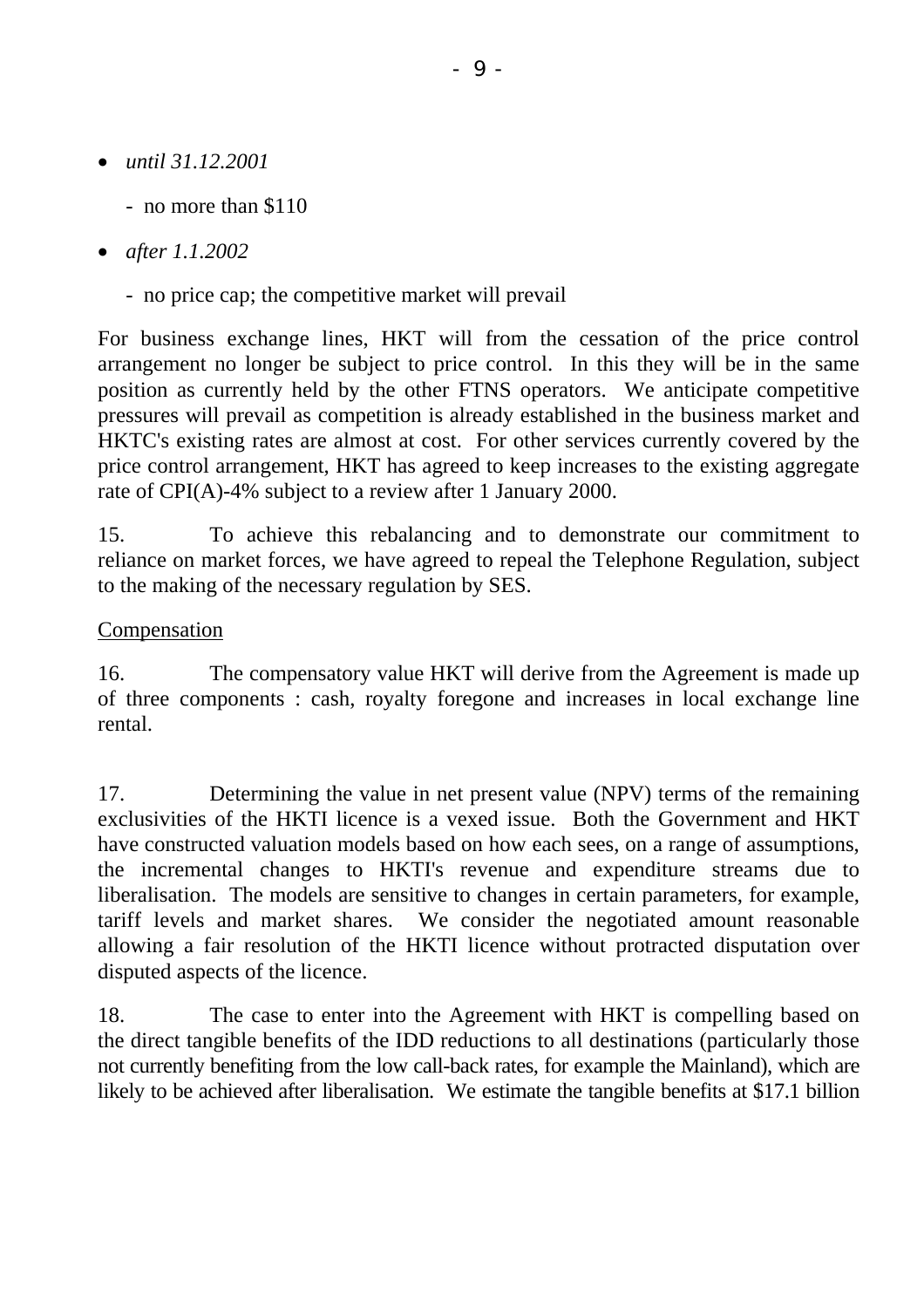NPV. Even allowing for additional consumer payments due to increases in local tariffs by HKT and its local competitors (estimated at \$3.4 billion NPV), the \$6.7B cash payment and the loss of royalty to the Government (estimated at \$3.1 billion NPV) the net tangible benefits would be around \$4B (NPV). In addition to these net tangible benefits, there would be considerable indirect and intangible benefits (for example, increased choice, greater innovation, better market responsiveness, increased attraction for corporations to locate in Hong Kong, increased competitiveness of the Hong Kong economy, substantial new capital investment, likely increase in employment and taxable income, etc.)

19. While the cash component of \$6.7B (after tax) is a negotiated amount we believe it is reasonable when considered against the net tangible and intangible benefits from concluding this Agreement and needs to be viewed against the \$7.4 billion (NPV) derived by the Government from royalty from the HKTI licence since 1981 and the \$10.7 billion (NPV) capital gain from the sale of the 20% of HKT stock previously held by the Government. We are satisfied that the total compensatory package to HKT is fair and is not excessive when considering that the revenues under the HKTI licence represent more than one third of HKT's total revenues yet the total compensation package is less than 7% of HKT's market capitalisation.

20. Compensation in cash was not our initial preference: we had attempted to derive sufficient compensatory value from the development of property owned by HKTC or HKTI. However, despite intense effort we could not reach agreement on the net compensatory value to be ascribed to property and this was compounded by the recent fluctuation in the property market.

# Amendment of Hong Kong Telecom International Licence

21. To give effect to clause 3.1 of the Agreement that royalty will no longer be required with effect from 20 January 1998, the HKTI Licence requires immediate amendment. The amendment at Annex C is designed to achieve this for the remainder of the term of the licence. In the circumstances where the Agreement was terminated and the HKTI licence not surrendered, this amendment would be reversed as if it had never operated, thus royalty would then be required as from 20 January 1998.

## Telecommunication (Amendment) Regulation

22. The amended licence to be given to HKTCAS, as set out in Schedule 1 to Annex A, is an FTNS licence. This licence only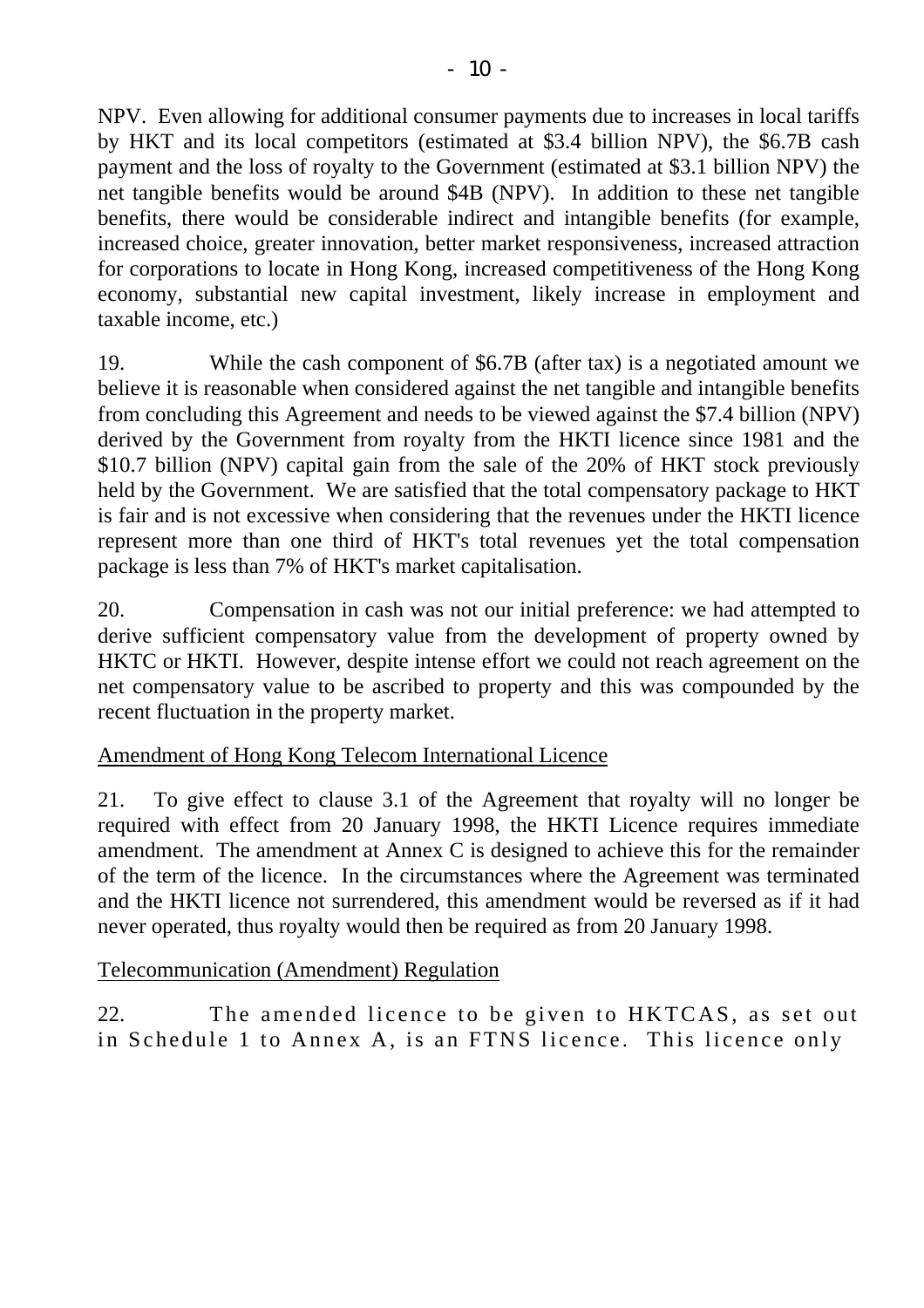encompasses fixed telecommunication services and networks so the aeronautical and maritime mobile services under items (h) and (i), of the HKTI Licence (at Annex E) will not be covered. To remedy this the Telecommunication (Amendment) Regulation 1998 ("the Regulation") has been drafted to provide for a new form of licence, the Public Radiocommunication Service Licence (for Services other than Land Mobile Services).

23. Upon the surrender of the HKTI licence we wish to ensure that HKT continues to provide the aeronautical and maritime mobile services that are currently in service. As the FTNS form of licence is unsuitable, and no other suitable form of licence exists, a new form of licence is required to cover these services and the Regulation has been drafted to empower the TA to issue it. The new Public Radiocommunication Service Licence (for Services other than Land Mobile Services) is modelled on the existing Public Radiocommunication Service Licence with minor exceptions. The annual fees for the new licence are set out in the Regulation as \$50,000 per licence and \$1,000 per land station or land earth station operated for the service. The fees have been set to cover the OFTATF's costs.

# **FINANCIAL AND STAFFING IMPLICATIONS**

24. The financial obligation of the Agreement is to pay HKT a total of \$6.7 billion, net of tax, in two equal instalments on 31 March and 1 July 1998. As the compensation of \$6.7 billion is net of tax, we will ask the Finance Committee of the Provisional Legislative Council to appropriate a grossed-up sum inclusive of HKT's liability for tax but the tax portion will be withheld by Government pending Commissioner of Inland Revenue's assessment. Since the Agreement is only possible with rebalancing of local telephone tariffs, we intend to approach the Finance Committee for approval of the cash compensation only after the Telephone Regulation has been repealed.

25. As part of the compensation the Government is required to waive royalty from 20 January 1998. The total royalty foregone between now and October 2006 when the HKTI licence was due to expire is estimated at \$3.1 billion (NPV). We accept that the case to impose royalty once competition starts on services (on 1 January 1999) and facilities (on 1 January 2000) is not sustainable. However, from 20 January 1998 until these dates HKTI will maintain exclusivities and royalty could still be